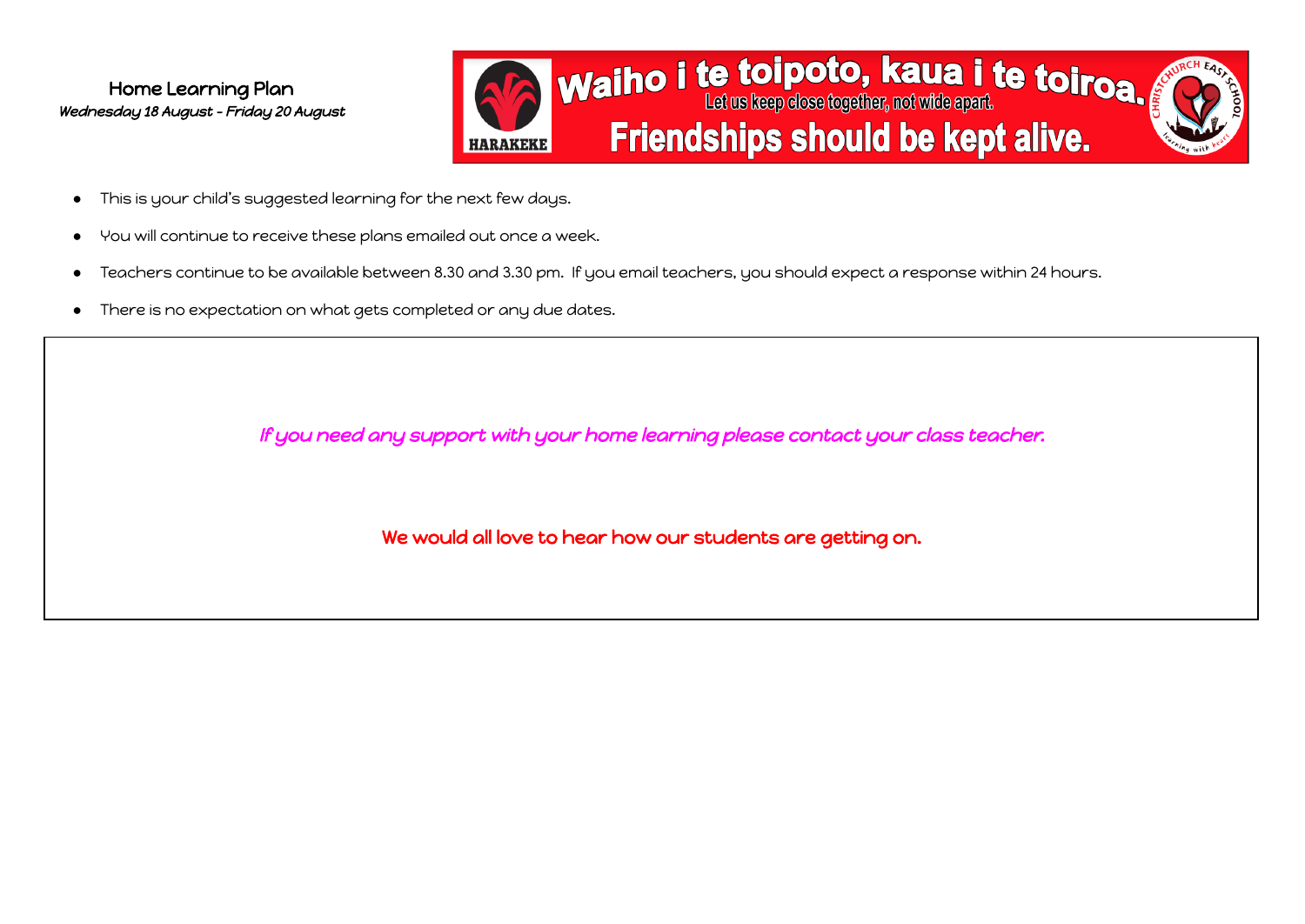

| 8.55: Karakia and Whakatauki                                                                                                                                                                                                                                                                                                                                   |                                                                                                                                                                                                                                                                                           |  |  |
|----------------------------------------------------------------------------------------------------------------------------------------------------------------------------------------------------------------------------------------------------------------------------------------------------------------------------------------------------------------|-------------------------------------------------------------------------------------------------------------------------------------------------------------------------------------------------------------------------------------------------------------------------------------------|--|--|
| Start the Day with saying the school Karakia and the Team Whakatauki (see below) – teach your family members how to say them and what they mean                                                                                                                                                                                                                |                                                                                                                                                                                                                                                                                           |  |  |
| 9.00 - 10.00: Be Active                                                                                                                                                                                                                                                                                                                                        | Fitness Time - do something active.                                                                                                                                                                                                                                                       |  |  |
| $\bullet$                                                                                                                                                                                                                                                                                                                                                      | With your favourite song, make a dance or fitness routine to go with it, so you can lead your bubble and maybe as part of your teacher for a day plan.                                                                                                                                    |  |  |
| Commercial breaks let's enjoy them! Whenever you are watching TV, choose an activity e.g. star jumps, push ups, plank etc. Can you hold it for the<br>whole break or how many can you do?                                                                                                                                                                      |                                                                                                                                                                                                                                                                                           |  |  |
| Keep going around the block. Take note of your running, can you keep a steady pace? What can you change to make you go further or faster?<br>$\bullet$                                                                                                                                                                                                         |                                                                                                                                                                                                                                                                                           |  |  |
| 10.00 - 10.30: Take Notice                                                                                                                                                                                                                                                                                                                                     | Break/Quiet Time/Mindfulness                                                                                                                                                                                                                                                              |  |  |
| • Yoga for Kids                                                                                                                                                                                                                                                                                                                                                |                                                                                                                                                                                                                                                                                           |  |  |
| Choose a positive affirmation for the week. Write it on a note and pin or stick it somewhere where you can see it. When you see it, read it to yourself and<br>$\bullet$<br>think about it. You could leave some around the house for others to see and read. Example affirmations: I am kind, I am responsible, I am grateful, I am<br>thankful for each day. |                                                                                                                                                                                                                                                                                           |  |  |
| Gratitude: Write or have a sharing time where you can show gratitude. Use these prompts: Gratitude Prompts                                                                                                                                                                                                                                                     |                                                                                                                                                                                                                                                                                           |  |  |
| 10.30 - 11.30: Keep Learning                                                                                                                                                                                                                                                                                                                                   | Academic Time - Reading, Writing and Maths                                                                                                                                                                                                                                                |  |  |
|                                                                                                                                                                                                                                                                                                                                                                |                                                                                                                                                                                                                                                                                           |  |  |
|                                                                                                                                                                                                                                                                                                                                                                | Mathletics - aim for 1000 points in a week- If your child does not remember their Mathletics password, please contact their teacher.                                                                                                                                                      |  |  |
| $\circ$<br>only need to do this once.                                                                                                                                                                                                                                                                                                                          | Writing - new writing tasks are included at the end of this document. For students using a device they can write straight onto their device.<br>Students can notify their teachers if they are writing on the doc by clicking on the "Share" button and adding the teacher(s) names. They |  |  |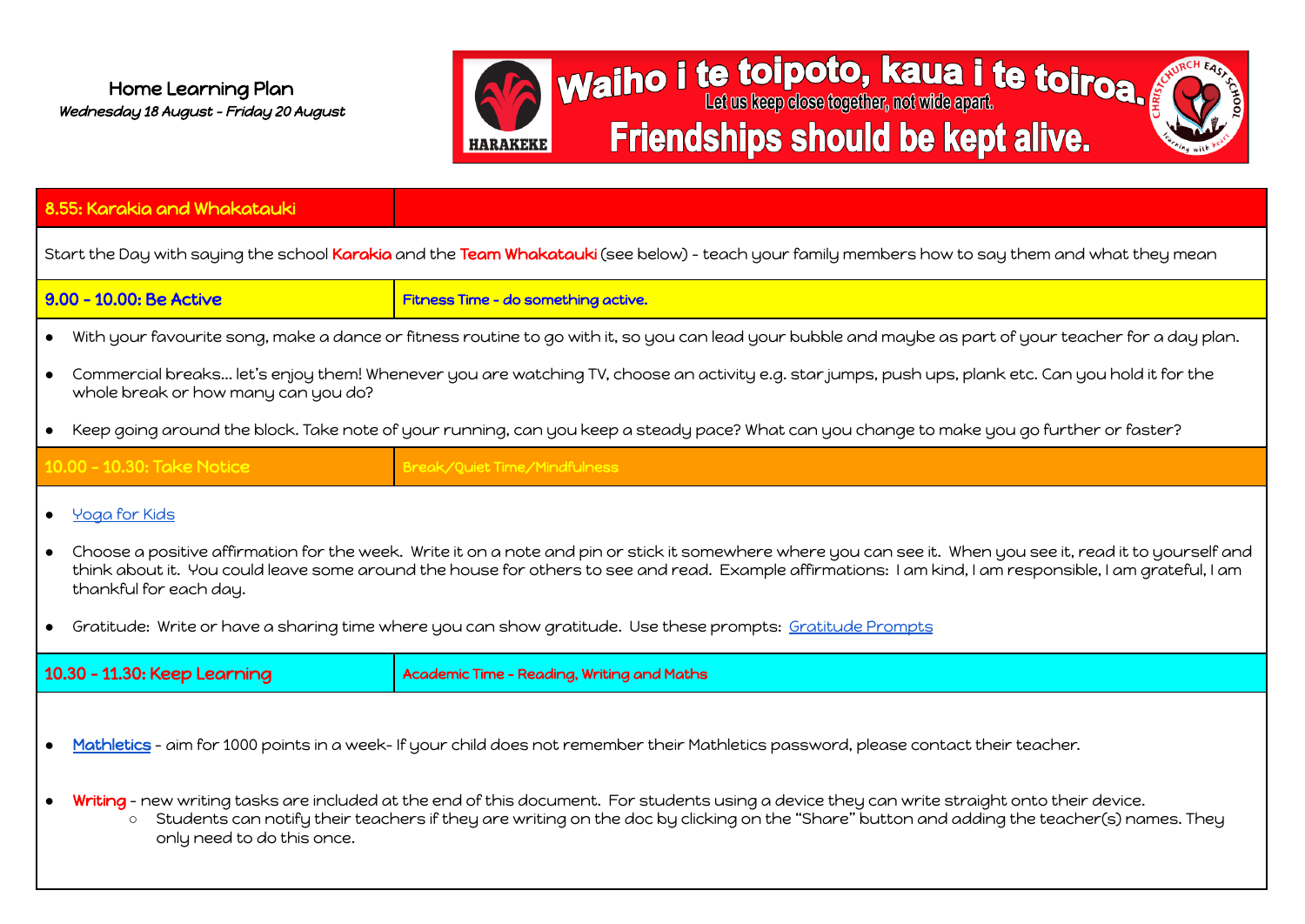

|           | 11.30 -12.00: Give                                                                                                                                                                                                                                                                                          | Do something to help out                                                                                                                                                                                                                                                                                                                                                        |  |
|-----------|-------------------------------------------------------------------------------------------------------------------------------------------------------------------------------------------------------------------------------------------------------------------------------------------------------------|---------------------------------------------------------------------------------------------------------------------------------------------------------------------------------------------------------------------------------------------------------------------------------------------------------------------------------------------------------------------------------|--|
| $\bullet$ | GIVE a family member a Hug! Give them a compliment or say thanks for something they have done for you.<br>Help prepare a family meal -ask an adult what you can do to help each night. It might be to set the table, stack the dirty dishes, peel some potatoes, or<br>even plan the food menu for the day. |                                                                                                                                                                                                                                                                                                                                                                                 |  |
|           | 12.30 - 1.30: Take Notice                                                                                                                                                                                                                                                                                   | Lunch/Quiet Time/Mindfulness                                                                                                                                                                                                                                                                                                                                                    |  |
| $\bullet$ | Popcorn and the Pirates Yoga<br>Find something with a strong and pleasant scent eg: lavender or orange peel, and place it close to your nose. Sit quietly and try<br>and concentrate on the smell for a whole minute.<br>Create a 'I Can't Imagine Life Without" shape.                                     |                                                                                                                                                                                                                                                                                                                                                                                 |  |
|           | 1.30 - 3.00: Connect                                                                                                                                                                                                                                                                                        | Make/play/create/explore/try something new/play games                                                                                                                                                                                                                                                                                                                           |  |
| $\bullet$ | acrostic poem describing these senses?<br>around your home! I spy with my little eye something beginning with C                                                                                                                                                                                             | Writing on Scratch! Check out this video tutorial on how to add code so you can 'write online' using your arrow keys!<br>Very Early Spring Walk - Go for a little walk or bike ride with your family. What do see, feel, hear, smell? Can you create an<br>I Spy with my little eye - Home Edition! Have fun challenging members of your wh a nau to an Eye Spy Game with items |  |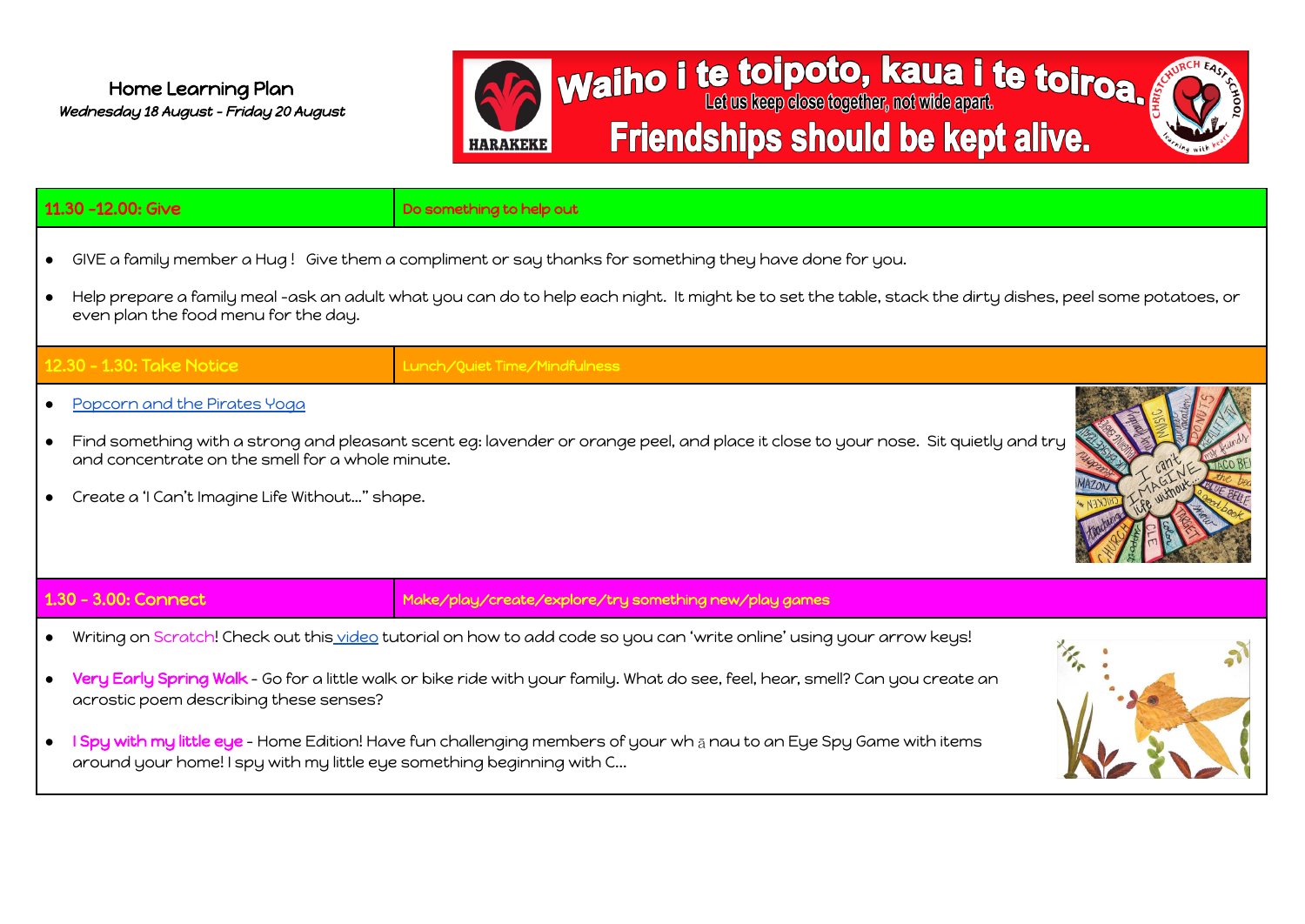

Some writing tasks for you to have a go at.

Use a book or do them straight onto the computer

Remember our writing steps

- Think: what can you see? What happens next? What words do you want to use?
- Talk: is there someone there to talk with you about what you are going to write?
- Plan: do a picture or a word plan
- Draft: get your ideas down on paper/computer keep reading and checking it all makes sense.
- Edit: Does it make sense? Check your spelling. Check Punctuation. Have you used wow words
- Share your work with someone in your bubble (and teachers)